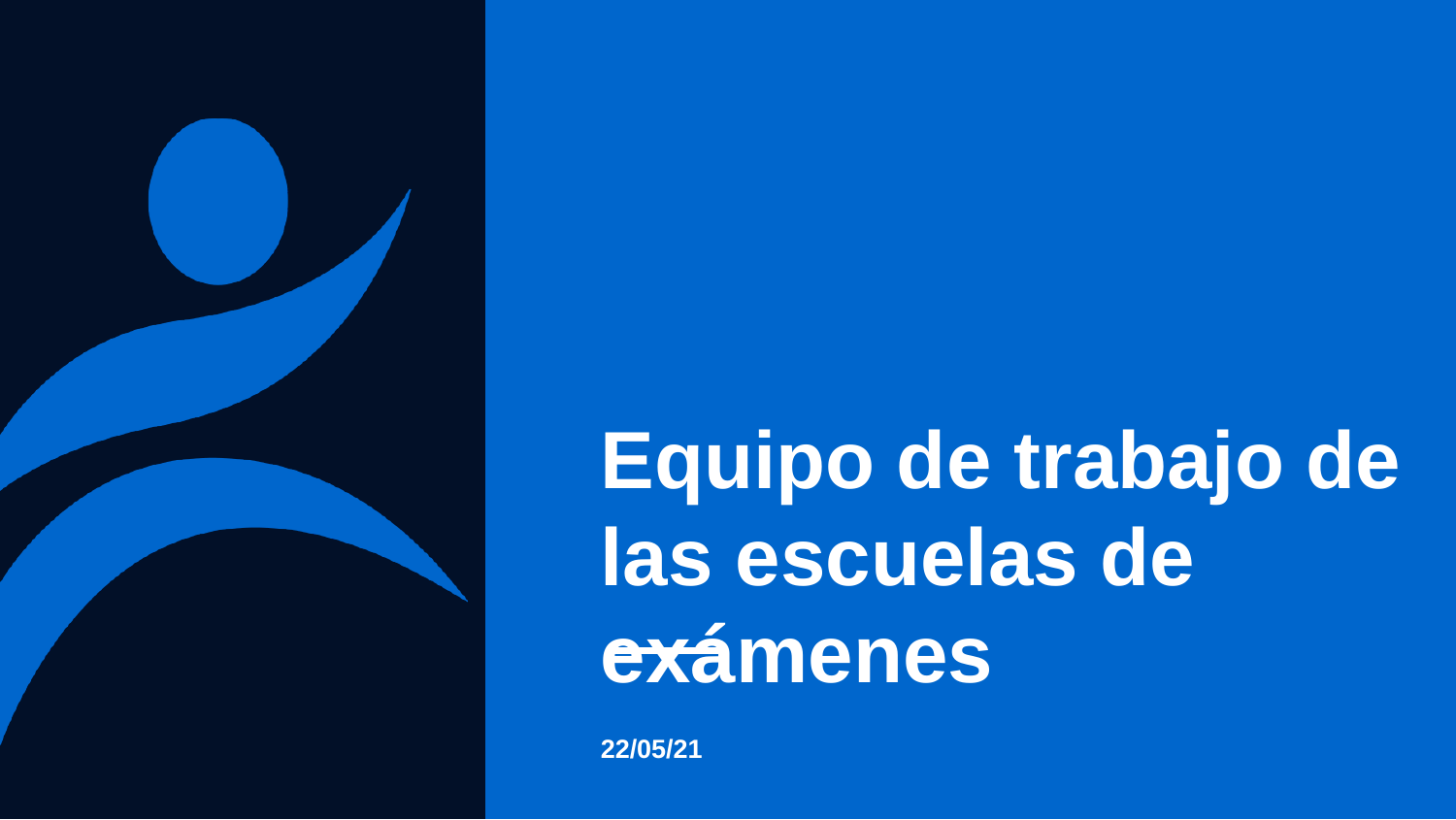**Porcentaje de invitaciones a estudiantes de escasos recursos económicos por código postal (7.º grado)**

*\*Los códigos postales con menos de 10 invitaciones se agrupan.*

| Código postal<br>Vecindario |                                                |                  | SY20-21                 |                  | <b>SY21-22</b>          |  |  |  |
|-----------------------------|------------------------------------------------|------------------|-------------------------|------------------|-------------------------|--|--|--|
|                             |                                                | <b>Total de</b>  | Porcentaje de invitados | <b>Total de</b>  | Porcentaje de invitados |  |  |  |
|                             |                                                | invitaciones     | de escasos recursos     | invitaciones     | de escasos recursos     |  |  |  |
| 2108                        | <b>Beacon Hill</b>                             | <10              |                         | <10              |                         |  |  |  |
| 2109                        | Downtown                                       | $\leq 10$        |                         | $\overline{<}10$ |                         |  |  |  |
| $\overline{2110}$           | Downtown                                       | <10              |                         | $\overline{<}10$ |                         |  |  |  |
| 2111                        | Chinatown                                      | $\overline{24}$  | 75%                     | $\overline{<}10$ |                         |  |  |  |
| 2113                        | North End                                      | <10              |                         | $\overline{<}10$ |                         |  |  |  |
| 2114                        | Beacon Hill / West End                         | 19               | 11%                     | <10              |                         |  |  |  |
| 2115                        | Longwood/Fenway                                | $\overline{14}$  | 43%                     | $\overline{10}$  | 20%                     |  |  |  |
| 2116                        | <b>Back Bay</b>                                | 27               | 0%                      | $\overline{13}$  | 23%                     |  |  |  |
| 2118                        | South End                                      | 36               | 33%                     | $\overline{27}$  | 19%                     |  |  |  |
| 2119                        | Roxbury                                        | $\overline{27}$  | 56%                     | $\overline{50}$  | 68%                     |  |  |  |
| 2120                        | Roxbury                                        | 16               | 63%                     | 11               | 55%                     |  |  |  |
| 2121                        | Roxbury                                        | $\overline{27}$  | 78%                     | 67               | 76%                     |  |  |  |
| 2122                        | Dorchester                                     | 62               | 40%                     | 48               | 48%                     |  |  |  |
| 2124                        | Dorchester                                     | 84               | $\overline{51\%}$       | $\overline{109}$ | 47%                     |  |  |  |
| 2125                        | Dorchester                                     | $\overline{47}$  | 47%                     | $\overline{59}$  | 59%                     |  |  |  |
| 2126                        | Mattapan                                       | $\overline{20}$  | 45%                     | $\overline{51}$  | 53%                     |  |  |  |
| 2127                        | South Boston                                   | $\overline{34}$  | 35%                     | 35               | 34%                     |  |  |  |
| 2128                        | East Boston                                    | $\overline{57}$  | 65%                     | $\overline{75}$  | 55%                     |  |  |  |
| 2129                        | Charlestown                                    | $\overline{56}$  | 38%                     | $\overline{35}$  | 20%                     |  |  |  |
| 2130                        | Jamaica Plain                                  | $\overline{77}$  | 12%                     | $\overline{54}$  | 6%                      |  |  |  |
| 2131                        | Roslindale                                     | 94               | 33%                     | 67               | 16%                     |  |  |  |
| 2132                        | <b>West Roxbury</b>                            | $\overline{133}$ | 7%                      | 69               | 10%                     |  |  |  |
| 2134                        | Allston                                        | 17               | 65%                     | 11               | 36%                     |  |  |  |
| 2135                        | Brighton                                       | 52               | 37%                     | 29               | 34%                     |  |  |  |
| 2136                        | Hyde Park                                      | 67               | 31%                     | 67               | 33%                     |  |  |  |
| 2163                        | Allston                                        | <10              |                         | <10              |                         |  |  |  |
| 2199                        | <b>Back Bay</b>                                | <10              |                         | <10              |                         |  |  |  |
| 2210                        | South Boston Waterfront                        | <10              |                         | <10              |                         |  |  |  |
| 2215                        | Fenway/Kenmore                                 | <10              |                         | <10              |                         |  |  |  |
| 2467                        | <b>Chestnut Hill</b>                           | <10              |                         | <10              |                         |  |  |  |
| 9999                        | Personas sin hogar/DCF                         |                  |                         | $\overline{53}$  | 100%                    |  |  |  |
|                             | Códigos postales con menos de 10 invitaciones* | 35               | 11%                     | 34               | 26%                     |  |  |  |
|                             | Total                                          | 1025             | 35%                     | 974              | 43%                     |  |  |  |

**2**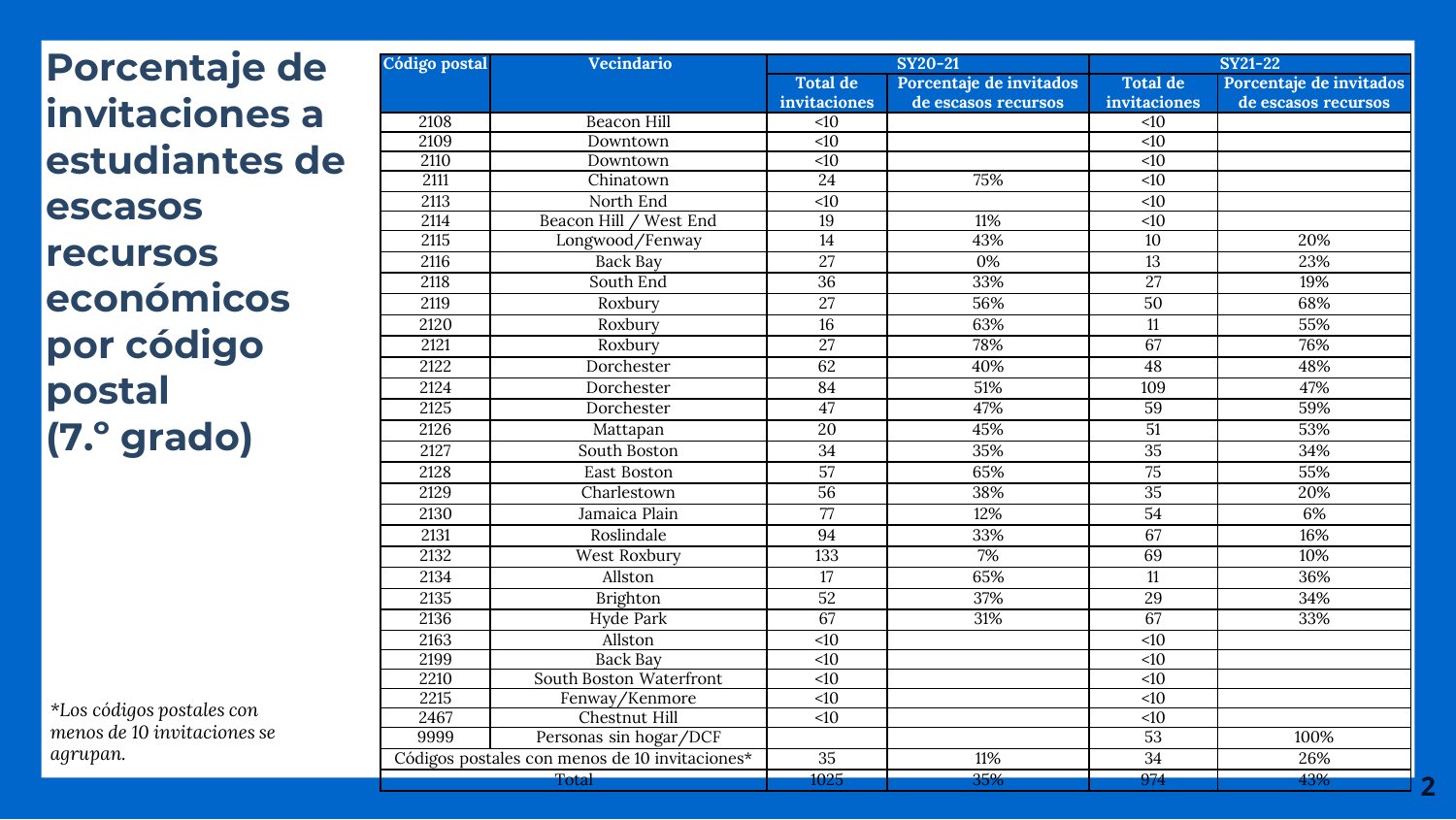**Porcentaje de invitaciones a estudiantes de escasos recursos económicos por código postal (9.º grado)**

| Código | Vecindario                       |                  | SY20-21                 |                 | <b>SY21-22</b>          |
|--------|----------------------------------|------------------|-------------------------|-----------------|-------------------------|
| postal |                                  | <b>Total de</b>  | Porcentaje de invitados | <b>Total de</b> | Porcentaje de invitados |
|        |                                  | invitaciones     | de escasos recursos     | invitaciones    | de escasos recursos     |
| 2108   | <b>Beacon Hill</b>               | <10              |                         | <10             |                         |
| 2109   | Downtown                         | $\overline{5}$   |                         | $\overline{10}$ |                         |
| 2110   | Downtown                         | $\overline{10}$  |                         | $\overline{10}$ |                         |
| 2111   | Chinatown                        | $\overline{10}$  |                         | <10             |                         |
| 2113   | North End                        | <10              |                         | <10             |                         |
| 2114   | Beacon Hill / West End           | <10              |                         | <10             |                         |
| 2115   | Longwood/Fenway                  | $\overline{11}$  | 55%                     | $\overline{10}$ |                         |
| 2116   | Back Bay                         | $\overline{50}$  |                         | <10             |                         |
| 2118   | South End                        | 11               | 82%                     | 11              | 64%                     |
| 2119   | Roxbury                          | $\overline{25}$  | 52%                     | $\overline{20}$ | 80 %                    |
| 2120   | Roxbury                          | $\overline{13}$  | 77%                     | <10             |                         |
| 2121   | Roxbury                          | $\overline{22}$  | 55%                     | $\overline{23}$ | 78%                     |
| 2122   | Dorchester                       | $\overline{32}$  | 69%                     | $\overline{20}$ | 75%                     |
| 2124   | Dorchester                       | 43               | 60%                     | $\overline{42}$ | 50%                     |
| 2125   | Dorchester                       | $\overline{32}$  | 63%                     | $\overline{20}$ | 65%                     |
| 2126   | Mattapan                         | 17               | 29%                     | $\overline{27}$ | 41%                     |
| 2127   | South Boston                     | 11               | 64%                     | 12              | 58%                     |
| 2128   | East Boston                      | 21               | 71%                     | $\overline{28}$ | 82%                     |
| 2129   | Charlestown                      | $\overline{14}$  | 71%                     | $\overline{10}$ |                         |
| 2130   | Jamaica Plain                    | 20               | 35%                     | 17              | 35%                     |
| 2131   | Roslindale                       | $\overline{25}$  | 20%                     | 18              | 50%                     |
| 2132   | West Roxbury                     | $\overline{22}$  | 23%                     | $\overline{12}$ | 42%                     |
| 2134   | Allston                          | $\overline{10}$  | 70%                     | $\overline{10}$ |                         |
| 2135   | <b>Brighton</b>                  | 17               | 29%                     | 10              | 80 %                    |
| 2136   | Hyde Park                        | $\overline{35}$  | 31%                     | 24              | 50%                     |
| 2163   | Allston                          | $\overline{<}10$ |                         | $\overline{10}$ |                         |
| 2199   | Back Bay                         | <10              |                         | <10             |                         |
| 2210   | <b>South Boston Waterfront</b>   | <10              |                         | <10             |                         |
| 2215   | Fenway/Kenmore                   | $\overline{50}$  |                         | <10             |                         |
| 2467   | Chestnut Hill                    | <10              |                         | <10             |                         |
| 9999   | Personas sin hogar/DCF           |                  |                         | 20              | 100%                    |
|        | Códigos postales con menos de 10 | $\overline{25}$  | 68%                     | 36              | 64%                     |
|        | invitaciones*                    |                  |                         |                 |                         |
|        | Total                            | 406              | 52%                     | 340             | 63%                     |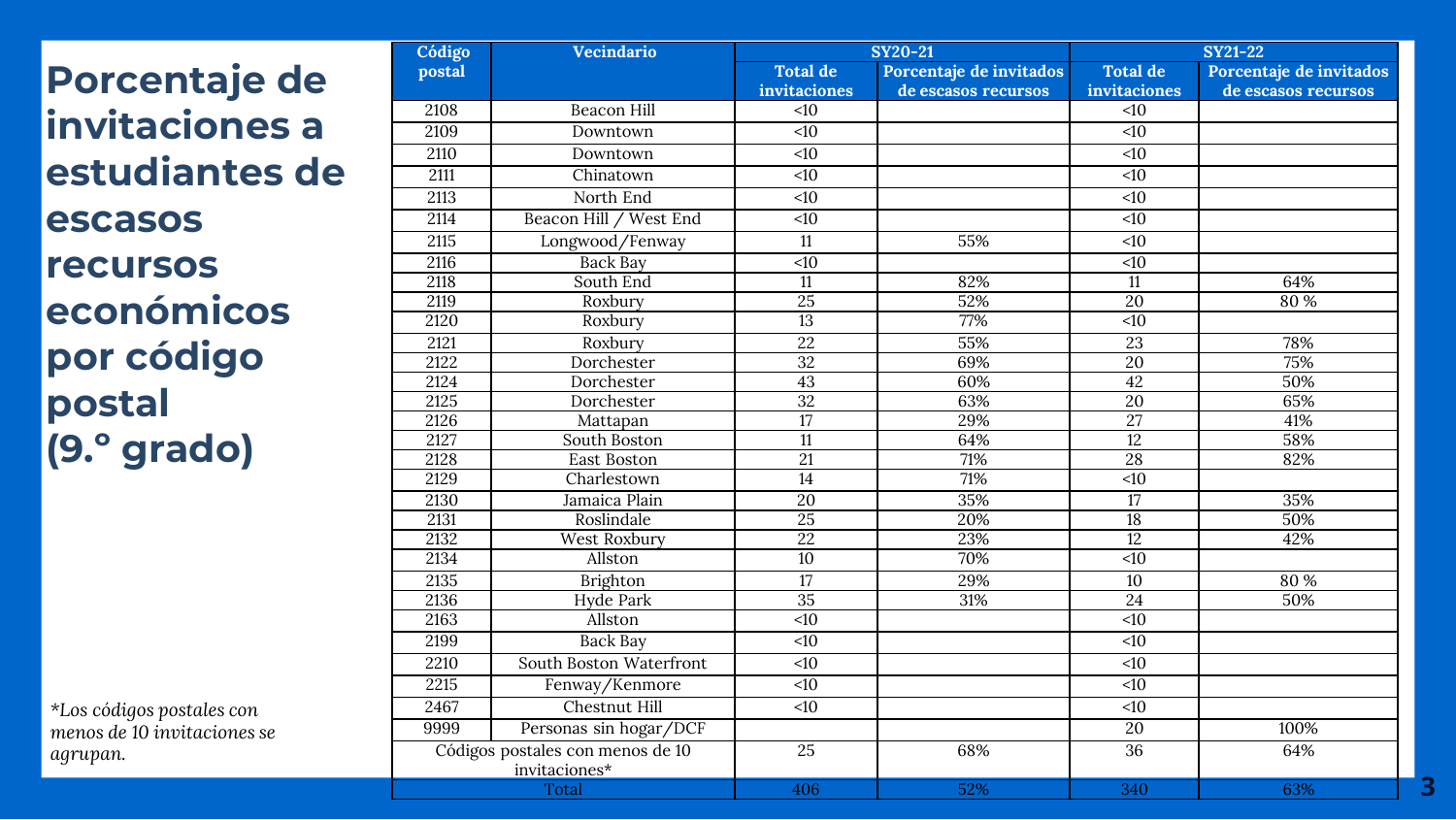| <b>Porcentaje</b> |
|-------------------|
| de                |
| invitaciones      |
| por código        |
| postal y tipo     |
| de escuela        |
| (7.º grado)       |

| Códig              | <b>Vecindario</b>                                 |                                        |            | SY20-21              |                                     | <b>SY21-22</b>                         |            |               |                                            |  |
|--------------------|---------------------------------------------------|----------------------------------------|------------|----------------------|-------------------------------------|----------------------------------------|------------|---------------|--------------------------------------------|--|
| $\Omega$<br>postal |                                                   | <b>Total</b><br>de<br>invitac<br>iones | <b>BPS</b> | <b>Autónom</b><br>as | Privadas/<br>Parroquial<br>es/Metco | <b>Total</b><br>de<br>invitaci<br>ones | <b>BPS</b> | Autóno<br>mas | Privadas/Pa<br>rroquiales/<br><b>Metco</b> |  |
| 2108               | <b>Beacon Hill</b>                                | <10                                    |            |                      |                                     | <10                                    |            |               |                                            |  |
| 2109               | Downtown                                          | $\overline{10}$                        |            |                      |                                     | $\overline{10}$                        |            |               |                                            |  |
| 2110               | Downtown                                          | $\overline{50}$                        |            |                      |                                     | $\overline{10}$                        |            |               |                                            |  |
| 2111               | Chinatown                                         | 24                                     | 96%        | 0%                   | 4%                                  | <10                                    |            |               |                                            |  |
| 2113               | North End                                         | <10                                    |            |                      |                                     | <10                                    |            |               |                                            |  |
| 2114               | <b>Beacon Hill</b><br>/ West End                  | 19                                     | 42%        | 0%                   | 58%                                 | $\overline{10}$                        |            |               |                                            |  |
| 2115               | Longwood/Fenway                                   | $\overline{14}$                        | 64%        | $\overline{0\%}$     | 36%                                 | 10                                     | 50%        | 0%            | 50%                                        |  |
| 2116               | <b>Back Bay</b>                                   | $\overline{27}$                        | 19%        | 0%                   | 81%                                 | $\overline{13}$                        | 69%        | 0%            | 31%                                        |  |
| 2118               | South End                                         | $\overline{36}$                        | 58%        | 6%                   | 36%                                 | $\overline{27}$                        | 59%        | 4%            | 37%                                        |  |
| 2119               | Roxbury                                           | $\overline{27}$                        | 85%        | 11%                  | 4%                                  | $\overline{50}$                        | 80 %       | 8%            | 12%                                        |  |
| 2120               | Roxbury                                           | 16                                     | 69%        | 13%                  | 19%                                 | 11                                     | 55%        | 18%           | 27%                                        |  |
| 2121               | Roxbury                                           | 27                                     | 74%        | 22%                  | 4%                                  | 67                                     | 87%        | 6%            | 7%                                         |  |
| 2122               | Dorchester                                        | 62                                     | 69%        | 10%                  | 21%                                 | 48                                     | 77%        | 13%           | 10%                                        |  |
| 2124               | Dorchester                                        | 84                                     | 73%        | 12%                  | 15%                                 | 109                                    | 77%        | 13%           | 10%                                        |  |
| 2125               | Dorchester                                        | 47                                     | 68%        | 17%                  | 15%                                 | $\overline{59}$                        | 81%        | 8%            | 10%                                        |  |
| 2126               | Mattapan                                          | 20                                     | 40%        | 50%                  | 10%                                 | $\overline{51}$                        | 71%        | 20%           | 10%                                        |  |
| 2127               | South Boston                                      | $\overline{34}$                        | 53%        | 12%                  | 35%                                 | 35                                     | 66%        | 6%            | 29%                                        |  |
| 2128               | East Boston                                       | $\overline{57}$                        | 88%        | 11%                  | 2%                                  | $\overline{75}$                        | 80 %       | 15%           | 5%                                         |  |
| 2129               | Charlestown                                       | 56                                     | 88%        | 0%                   | 13%                                 | 35                                     | 80 %       | 0%            | 20%                                        |  |
| 2130               | Jamaica Plain                                     | $\overline{77}$                        | 56%        | 6%                   | 38%                                 | $\overline{54}$                        | 65%        | 0%            | 35%                                        |  |
| 2131               | Roslindale                                        | 94                                     | 76%        | 11%                  | 14%                                 | 67                                     | 69%        | 6%            | 25%                                        |  |
| 2132               | West Roxbury                                      | 133                                    | 62%        | 4%                   | 35%                                 | 69                                     | 64%        | 3%            | 33%                                        |  |
| 2134               | Allston                                           | $\overline{17}$                        | 88%        | 0%                   | 12%                                 | 11                                     | 91%        | 0%            | 9%                                         |  |
| 2135               | Brighton                                          | 52                                     | 67%        | 0%                   | 33%                                 | 29                                     | 72%        | 0%            | 28%                                        |  |
| 2136               | Hyde Park                                         | 67                                     | 55%        | 21%                  | 24%                                 | 67                                     | 58%        | 16%           | 25%                                        |  |
| 2163               | Allston                                           | <10                                    |            |                      |                                     | <10                                    |            |               |                                            |  |
| 2199               | <b>Back Bav</b>                                   | <10                                    |            |                      |                                     | <10                                    |            |               |                                            |  |
| 2210               | South Boston Waterfront                           | $\overline{10}$                        |            |                      |                                     | $\overline{10}$                        |            |               |                                            |  |
| 2215               | Fenway/Kenmore                                    | $\overline{50}$                        |            |                      |                                     | $\overline{10}$                        |            |               |                                            |  |
| 2467               | Chestnut Hill                                     | $\overline{10}$                        |            |                      |                                     | <10                                    |            |               |                                            |  |
| 9999               | Personas sin hogar/DCF                            |                                        |            |                      |                                     | $\overline{53}$                        | 100%       | 0%            | 0%                                         |  |
|                    | Códigos postales con menos de 10<br>invitaciones* | 35                                     | 57%        | 0%                   | 43%                                 | 34                                     | 65%        | 0%            | 35%                                        |  |
|                    | Total                                             | 1025                                   | 67%        | 9%                   | 24%                                 | 974                                    | 74%        | 8%            | 4<br>18%                                   |  |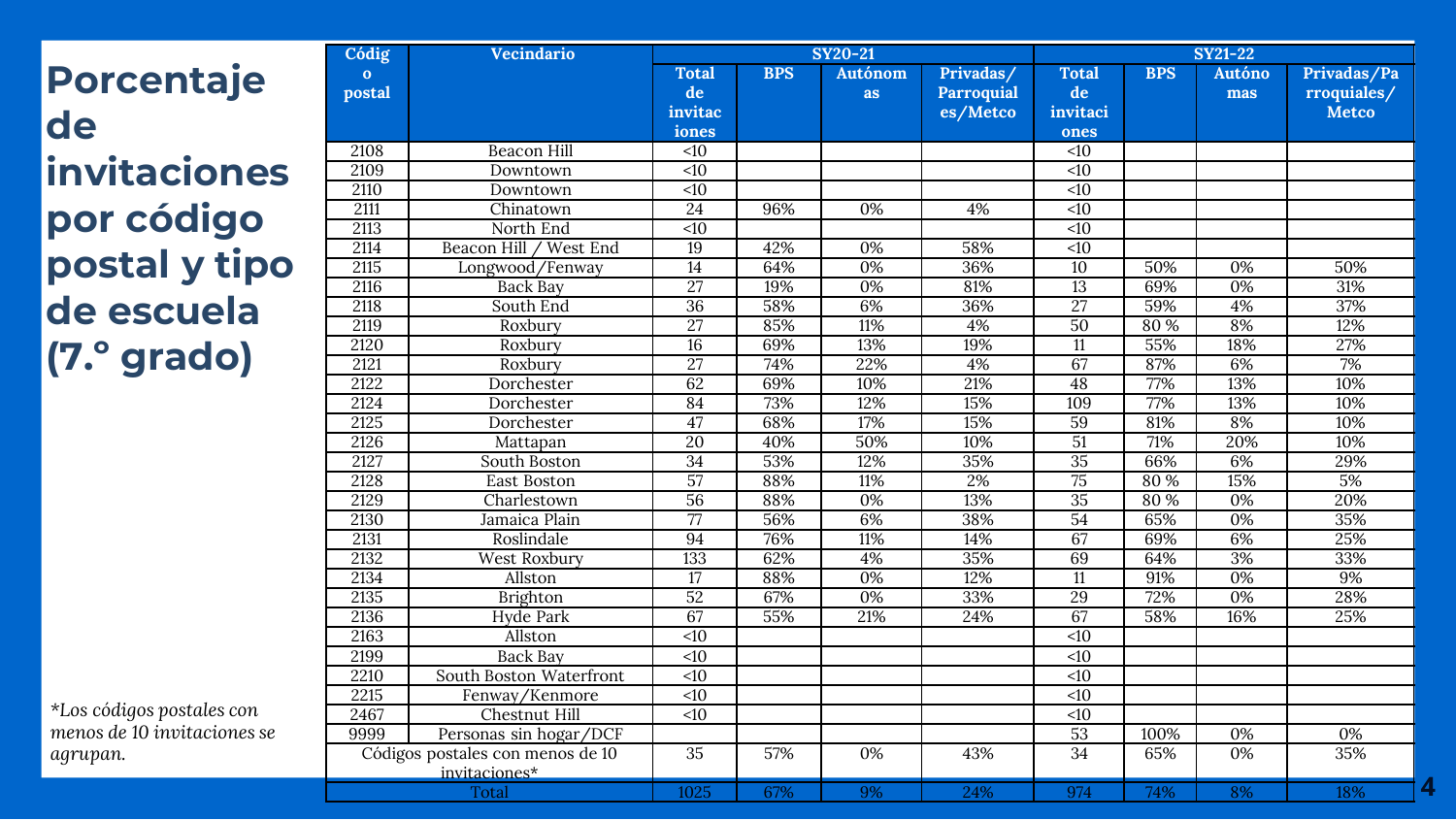**Porcentaje de invitaciones por código postal y tipo de escuela (9.º grado)**

| Código            | <b>Vecindario</b>                              |                 |            | <b>SY20-21</b> |                         |                 |            | <b>SY21-22</b> |                        |
|-------------------|------------------------------------------------|-----------------|------------|----------------|-------------------------|-----------------|------------|----------------|------------------------|
| postal            |                                                | <b>Total de</b> | <b>BPS</b> |                | Autónoma Privadas/Par   | <b>Total de</b> | <b>BPS</b> |                | Autónomas Privadas/Par |
|                   |                                                | invitacio       |            | $\mathbf{s}$   | roquiales/Me invitacion |                 |            |                | roquiales/Me           |
|                   |                                                | nes             |            |                | tco                     | es              |            |                | tco                    |
| 2108              | <b>Beacon Hill</b>                             | <10             |            |                |                         | <10             |            |                |                        |
| 2109              | Downtown                                       | $\overline{50}$ |            |                |                         | <10             |            |                |                        |
| 2110              | Downtown                                       | <10             |            |                |                         | <10             |            |                |                        |
| 2111              | Chinatown                                      | $\overline{10}$ |            |                |                         | $\overline{10}$ |            |                |                        |
| 2113              | North End                                      | <10             |            |                |                         | <10             |            |                |                        |
| $\overline{2114}$ | Beacon Hill / West End                         | <10             |            |                |                         | <10             |            |                |                        |
| 2115              | Longwood/Fenway                                | 11              | 55%        | 18%            | 27%                     | $\overline{50}$ |            |                |                        |
| 2116              | Back Bay                                       | <10             |            |                |                         | <10             |            |                |                        |
| 2118              | South End                                      | 11              | 91%        | 0%             | 9%                      | 11              | 64%        | 9%             | 27%                    |
| 2119              | Roxbury                                        | $\overline{25}$ | 48%        | 36%            | 16%                     | 20              | 80 %       | 5%             | $15\%$                 |
| 2120              | Roxbury                                        | 13              | 77%        | 15%            | 8%                      | <10             |            |                |                        |
| 2121              | Roxbury                                        | $\overline{22}$ | 59%        | 32%            | 9%                      | 23              | 87%        | 9%             | 4%                     |
| 2122              | Dorchester                                     | 32              | 66%        | 16%            | 19%                     | 20              | 85%        | 10%            | 5%                     |
| 2124              | Dorchester                                     | 43              | 70%        | 14%            | 16%                     | 42              | 74%        | 14%            | 12%                    |
| 2125              | Dorchester                                     | $\overline{32}$ | 75%        | 16%            | 9%                      | 20              | 75%        | 20%            | 5%                     |
| 2126              | Mattapan                                       | 17              | 24%        | 35%            | 41%                     | 27              | 56%        | 22%            | 22%                    |
| 2127              | South Boston                                   | 11              | 73%        | 9%             | 18%                     | 12              | 75%        | 17%            | 8%                     |
| 2128              | East Boston                                    | 21              | 81%        | 10%            | 10%                     | 28              | 96%        | 4%             | 0%                     |
| 2129              | Charlestown                                    | 14              | 86%        | 7%             | 7%                      | <10             |            |                |                        |
| 2130              | Jamaica Plain                                  | 20              | 20%        | 20%            | 60%                     | 17              | 65%        | 0%             | 35%                    |
| 2131              | Roslindale                                     | $\overline{25}$ | 44 %       | 12%            | 44 %                    | 18              | 61%        | 11%            | 28%                    |
| 2132              | West Roxbury                                   | 22              | 45%        | 5%             | 50%                     | 12              | 83%        | 0%             | 17%                    |
| 2134              | Allston                                        | 10              | 80 %       | 0%             | 20%                     | <10             |            |                |                        |
| 2135              | Brighton                                       | $\overline{17}$ | 41%        | 0%             | 59%                     | 10              | 80 %       | 0%             | 20%                    |
| 2136              | Hyde Park                                      | 35              | 40%        | 29%            | 31%                     | 24              | 67%        | 21%            | 13%                    |
| 2163              | Allston                                        | <10             |            |                |                         | <10             |            |                |                        |
| 2199              | <b>Back Bay</b>                                | <10             |            |                |                         | <10             |            |                |                        |
| 2210              | South Boston Waterfront                        | <10             |            |                |                         | <10             |            |                |                        |
| 2215              | Fenway/Kenmore                                 | <10             |            |                |                         | <10             |            |                |                        |
| 2467              | Chestnut Hill                                  | <10             |            |                |                         | <10             |            |                |                        |
| 9999              | Personas sin hogar/DCF                         |                 |            |                |                         | 20              | 90%        | 0%             | 10%                    |
|                   | Códigos postales con menos de 10 invitaciones* | 25              | 80 %       | 0%             | 20%                     | 36              | 83%        | 6%             | 11%                    |
| Total             |                                                | 406             | 59%        | 16%            | 25%                     | 340             | 77%        | 10%            | 13%                    |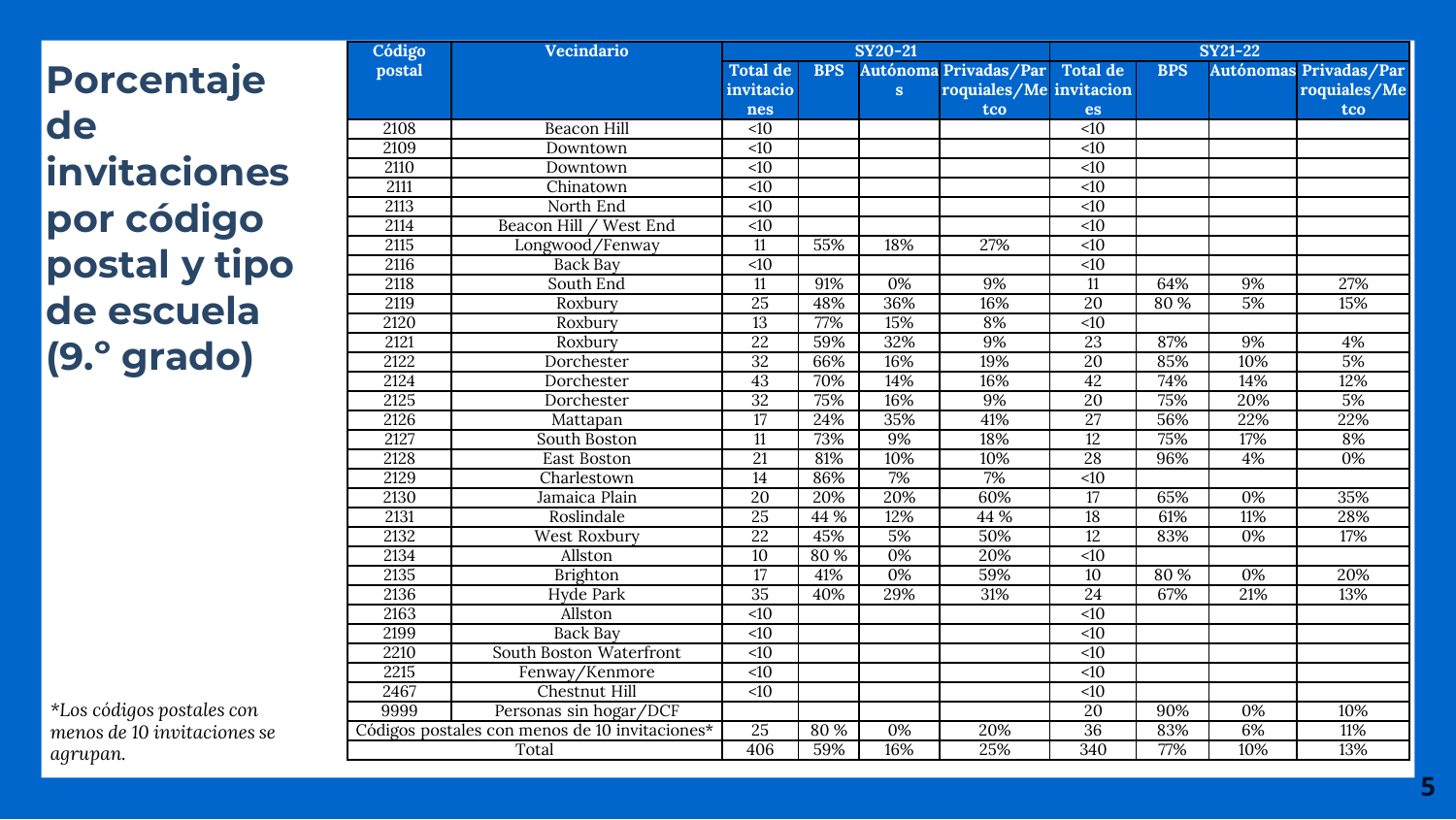**Distribución de los estudiantes invitados (7. ° grado) por GPA**

| Código<br>postal | Vecindario                       | Cantidad<br>de  | $B -$<br>$7 - 7.9$ | B<br>$8 - 8.9$   | $B+$<br>$9 - 9.9$ | $A-$<br>$10 - 10.9$ | A<br>$11 - 11.9$ | $A+$<br>12 | <b>GPA</b><br>promedio |
|------------------|----------------------------------|-----------------|--------------------|------------------|-------------------|---------------------|------------------|------------|------------------------|
|                  |                                  | invitados:      |                    |                  |                   |                     |                  |            |                        |
| 02108            | Beacon Hill                      | <10             |                    |                  |                   |                     |                  |            |                        |
| 02109            | Downtown                         | <10             |                    |                  |                   |                     |                  |            |                        |
| 02110            | Downtown                         | $\overline{10}$ |                    |                  |                   |                     |                  |            |                        |
| 02111            | Chinatown                        | <10             |                    |                  |                   |                     |                  |            |                        |
| 02113            | North End                        | $\overline{50}$ |                    |                  |                   |                     |                  |            |                        |
| 02114            | Beacon Hill / West End           | <10             |                    |                  |                   |                     |                  |            |                        |
| 02115            | Longwood/Fenway                  | 10              | 0%                 | 0%               | 20%               | 50%                 | 30%              | 0%         | 10.38                  |
| 02116            | Back Bay                         | $\overline{13}$ | 0%                 | 0%               | 0%                | 46%                 | 31%              | 23%        | 11.10                  |
| 02118            | South End                        | $\overline{27}$ | 0%                 | 0%               | 0%                | 48%                 | 44 %             | 7%         | 10.92                  |
| 02119            | Roxbury                          | 50              | 0%                 | 34%              | 32%               | 16%                 | 14%              | 4%         | 9.51                   |
| 02120            | Roxbury                          | 11              | 0%                 | 9%               | 45%               | 36%                 | 9%               | 0%         | 9.89                   |
| 02121            | Roxbury                          | 67              | 0%                 | 21%              | 40%               | 18%                 | 12%              | 9%         | 9.79                   |
| 02122            | Dorchester                       | 48              | $0\%$              | 0%               | 0%                | 42%                 | 48%              | 10%        | 11.04                  |
| 02124            | Dorchester                       | 109             | $\overline{0\%}$   | $\overline{0\%}$ | 30%               | 27%                 | 40%              | 3%         | 10.53                  |
| 02125            | Dorchester                       | 59              | 0%                 | 0%               | 31%               | 24%                 | 34%              | 12%        | 10.67                  |
| 02126            | Mattapan                         | $\overline{51}$ | 2%                 | 37%              | 24%               | 18%                 | 18%              | 2%         | 9.57                   |
| 02127            | South Boston                     | $\overline{35}$ | 0%                 | 3%               | 31%               | 23%                 | 37%              | 6%         | 10.48                  |
| 02128            | East Boston                      | $\overline{75}$ | 0%                 | 0%               | 37%               | 39%                 | 23%              | 1%         | 10.25                  |
| 02129            | Charlestown                      | $\overline{35}$ | 0%                 | 0%               | 0%                | 3%                  | 74%              | 23%        | 11.56                  |
| 02130            | Jamaica Plain                    | $\overline{54}$ | 0%                 | 0%               | 0%                | 37%                 | 41%              | 22%        | 11.19                  |
| 02131            | Roslindale                       | 67              | 0%                 | 0%               | 0%                | 49%                 | 43%              | 7%         | 10.94                  |
| 02132            | West Roxbury                     | 69              | 0%                 | 0%               | 0%                | 10%                 | 51%              | 39%        | 11.51                  |
| 02134            | Allston                          | 11              | 0%                 | 9%               | 18%               | 45%                 | 27%              | 0%         | 10.32                  |
| 02135            | Brighton                         | 29              | 0%                 | 0%               | 24%               | 48%                 | 28%              | 0%         | 10.36                  |
| 02136            | Hyde Park                        | 67              | 0%                 | 0%               | 37%               | 30%                 | 30%              | 3%         | 10.32                  |
| 02163            | Allston                          | <10             |                    |                  |                   |                     |                  |            |                        |
| 02199            | <b>Back Bay</b>                  | <10             |                    |                  |                   |                     |                  |            |                        |
| 02210            | South Boston Waterfront          | <10             |                    |                  |                   |                     |                  |            |                        |
| 02215            | Fenway/Kenmore                   | <10             |                    |                  |                   |                     |                  |            |                        |
| 02467            | Chestnut Hill                    | <10             |                    |                  |                   |                     |                  |            |                        |
| 99999            | Personas sin hogar/DCF           | 53              | 0%                 | 42%              | 34%               | 9%                  | 8%               | 8%         | 9.31                   |
|                  | Códigos postales con menos de 10 | 34              | $\overline{0\%}$   | 3%               | 18%               | 12%                 | 53%              | 15%        | 10.92                  |
|                  | invitaciones*                    |                 |                    |                  |                   |                     |                  |            |                        |
|                  | Total                            | 974             | 0%                 | 8%               | 22%               | 27%                 | 33%              | 10%        | 10.49                  |